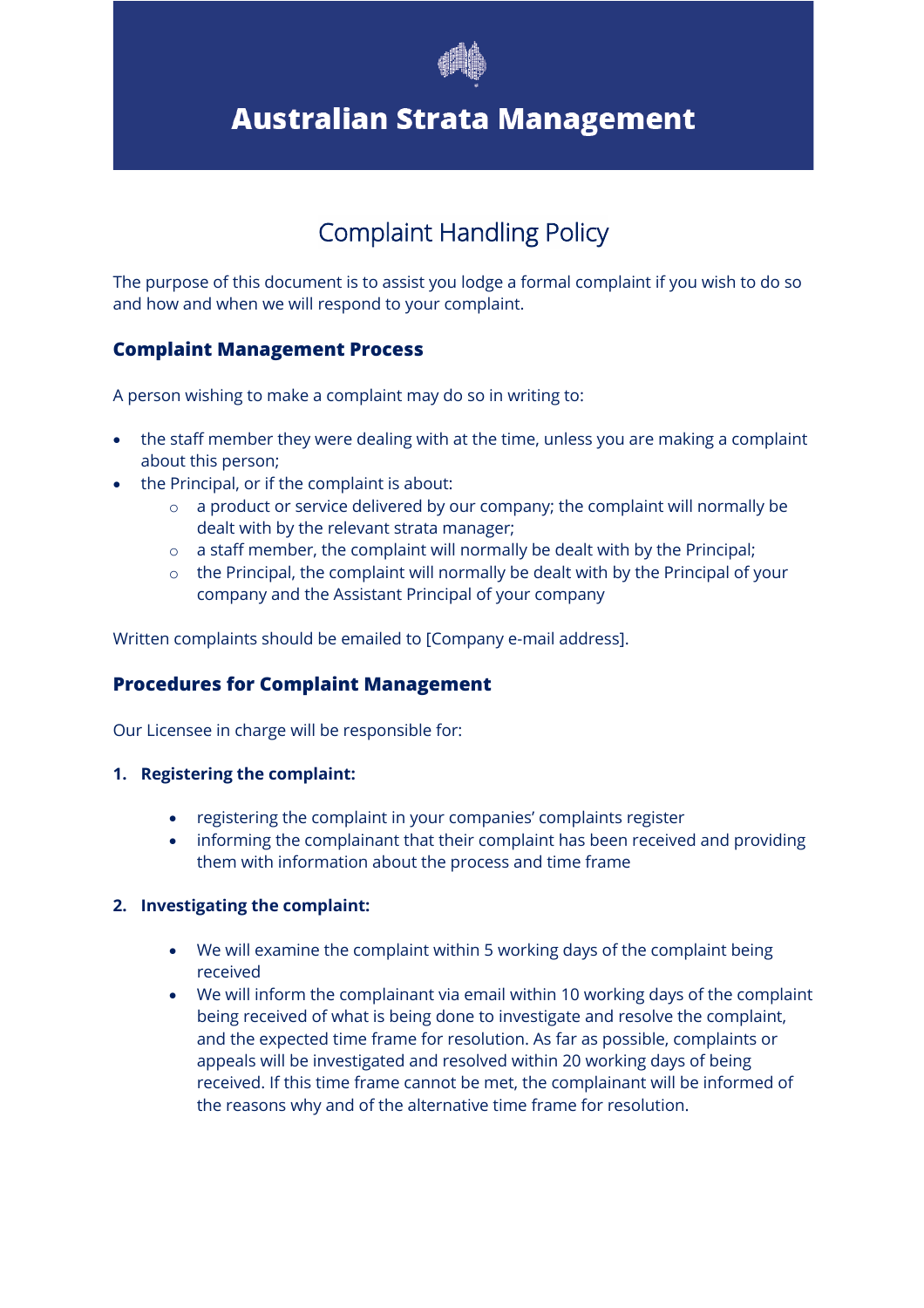

## **Australian Strata Management**

#### **3. Resolving the complaint:**

- Deciding or referring to the appropriate people for a decision within 20 working days of the complaint being received
- Informing the complainant of the outcome and any options for further action if required

#### **4. What if I am unhappy with the resolution?**

• If you are not happy with the outcomes of a complaint, you may be able to lodge a complaint with Strata Community Association (NSW) or Fair Trading, their office will determine if it has the power to investigate your complaint.

#### **SCA (NSW) Code of Ethics** (Constitution Rule 40)

Please click here to read the Code of Conduct.

### **Strata Community Association (NSW) Professional Standards Scheme**

[Strata Company Name] is a proud member of SCA (NSW), the peak body for the strata sector in NSW representing 2,000 strata managers.

The NSW Government under the Minister for Better Regulation and Innovation has approved a Professional Standards Scheme. This formal recognition by the NSW Government is first of its kind for the property services sector in Australia.

The scheme has been approved for an initial period of 5 years commencing from 1st July 2021. This approval means our business, [Strata Company Name], must adhere to a Code of Ethics including professional standards, and is monitored by Professional Standards Australia.

#### **What does this mean for you?**

At the forefront of this scheme is a further commitment to consumers to ensure high professional standards across the strata industry in NSW. This is in line with various other initiatives across NSW, including the NSW Government plan to rebuild the construction sector and restore confidence and professionalism.

The Professional Standards Scheme will bring to our clients a range of benefits, including:

The SCA (NSW) will oversee and self-regulate the conduct of all members within a structured professional framework.